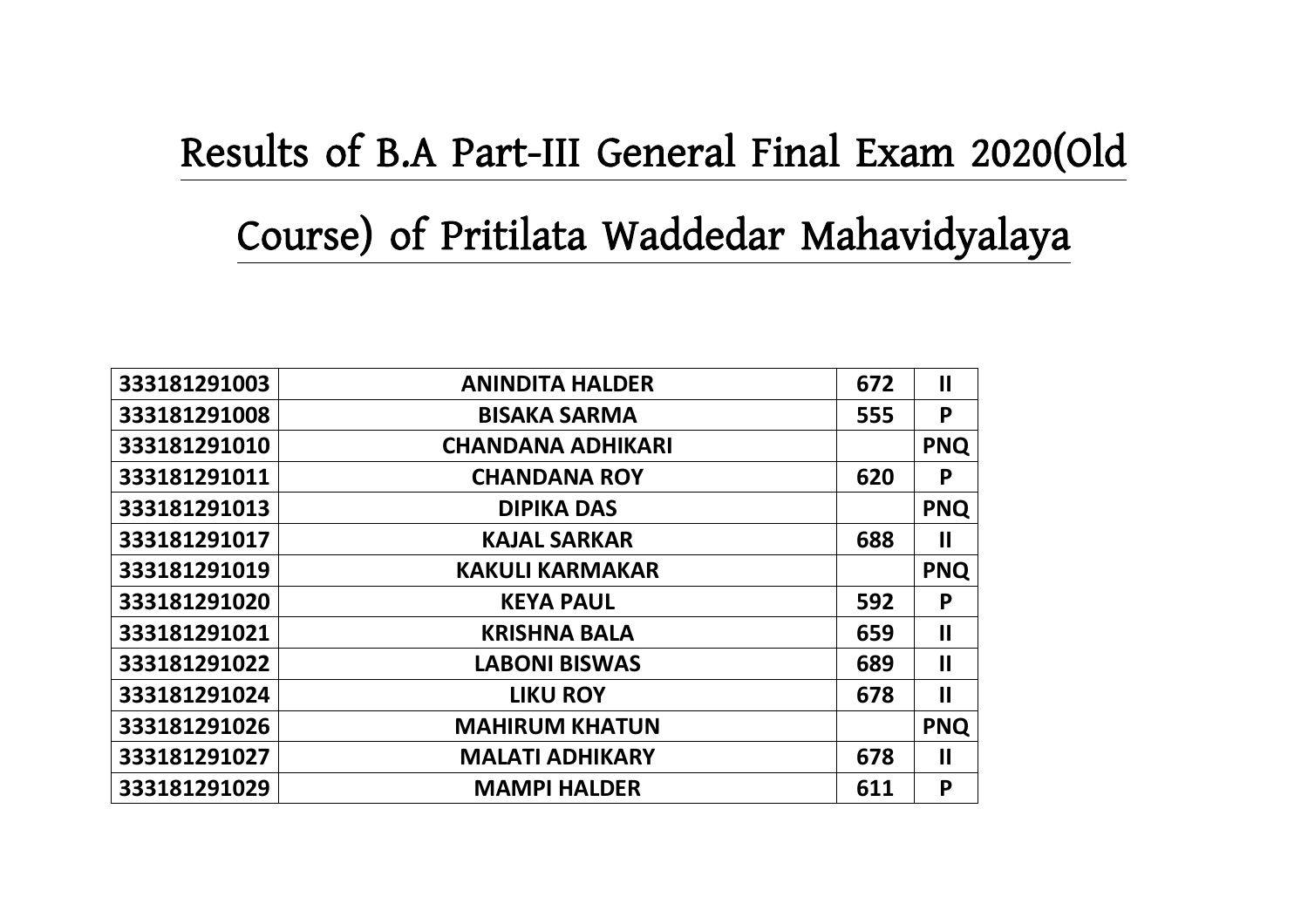| 333181291031 | <b>MIRA BISWAS</b>     | 610 | P                     |
|--------------|------------------------|-----|-----------------------|
| 333181291033 | <b>MITALI ADHIKARY</b> |     | <b>PNQ</b>            |
| 333181291034 | <b>MITALI BISWAS</b>   | 646 | $\mathbf{II}$         |
| 333181291037 | <b>MONISHA GOLDER</b>  | 563 | P                     |
| 333181291040 | <b>MOUMITA BISWAS</b>  |     | <b>PNQ</b>            |
| 333181291042 | <b>NANDITA BISWAS</b>  | 658 | $\mathbf{II}$         |
| 333181291045 | <b>PAYEL BISWAS</b>    |     | <b>PNQ</b>            |
| 333181291046 | <b>PAYEL DAS</b>       | 588 | P                     |
| 333181291048 | <b>PRIYA BISWAS</b>    | 596 | P                     |
| 333181291050 | <b>PRIYANKA ROY</b>    | 603 | P                     |
| 333181291051 | PRIYANKA SADHUKHAN     | 688 | $\mathbf{II}$         |
|              |                        |     |                       |
| 333181291052 | <b>PUJA GHOSH</b>      |     | <b>PNQ</b>            |
| 333181291053 | <b>PUJA SARKAR</b>     | 585 | P                     |
| 333181291055 | <b>PUJA SARKAR</b>     |     | <b>PNQ</b>            |
| 333181291058 | <b>RAKHI MONDAL</b>    |     | <b>PNQ</b>            |
| 333181291059 | <b>RINKU BYAPARI</b>   | 536 | P                     |
| 333181291063 | <b>RUMA HALDER</b>     | 639 | $\mathbf{\mathbf{I}}$ |
| 333181291064 | <b>RUMPA BALA</b>      | 598 | P                     |
| 333181291065 | <b>RUMPA GHOSH</b>     | 604 | P                     |
| 333181291066 | <b>RUPA MRIDHA</b>     |     | <b>PNQ</b>            |
| 333181291068 | <b>SAMPA BALA</b>      | 558 | P                     |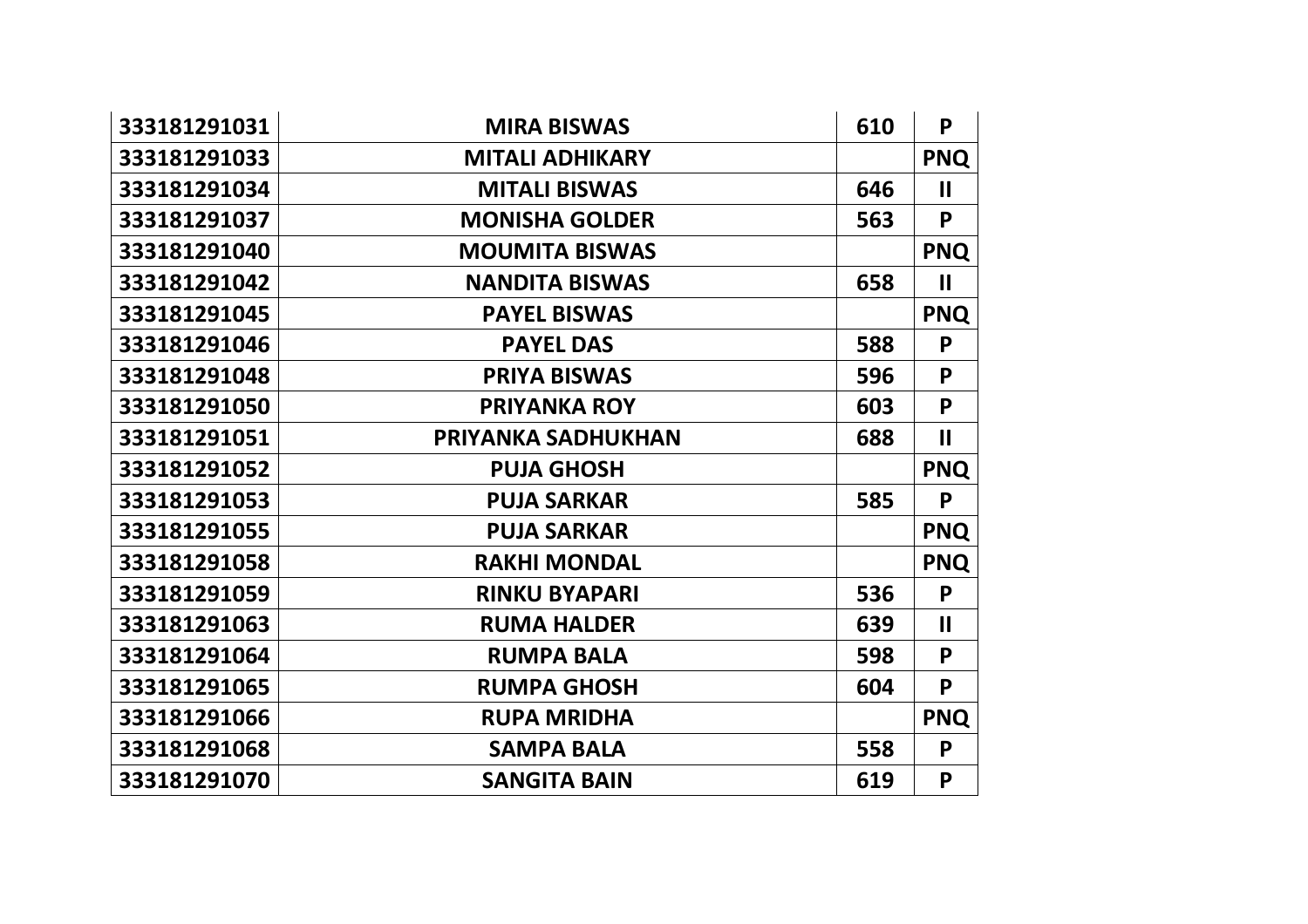| 333181291077 | <b>SEWLI BASU</b>       | 630 | $\mathbf{II}$ |
|--------------|-------------------------|-----|---------------|
| 333181291079 | <b>SHRABANI ROY</b>     | 614 | P             |
| 333181291081 | <b>SIKHA SARKAR</b>     |     | <b>PNQ</b>    |
| 333181291083 | <b>SOMA BISWAS</b>      |     | <b>PNQ</b>    |
| 333181291085 | <b>SUCHANDRA SIKARI</b> | 572 | P             |
| 333181291090 | <b>SUNITY BISWAS</b>    | 652 | $\mathbf{II}$ |
| 333181291094 | <b>SUSUMITA MONDAL</b>  | 564 | P             |
| 333181291095 | <b>TAPASHI SARKAR</b>   | 593 | P             |
| 333181291096 | <b>TAPASI MAJUMDER</b>  | 645 | $\mathbf{I}$  |
| 333181291102 | <b>ABUSAM MONDAL</b>    | 565 | P             |
| 333181291104 | <b>AKASH BISWAS</b>     | 575 | P             |
| 333181291105 | <b>AKASH SARKAR</b>     | 591 | P             |
| 333181291110 | <b>AMRITA ROY</b>       | 562 | P             |
| 333181291114 | <b>ANKIT MANDAL</b>     | 628 | P             |
| 333181291118 | <b>ARIJIT ADHIKARY</b>  | 530 | P             |
| 333181291119 | <b>ARUP BISWAS</b>      | 599 | P             |
| 333181291120 | <b>ARUP BISWAS</b>      | 616 | P             |
| 333181291124 | <b>AVIJIT BISWAS</b>    |     | <b>PNQ</b>    |
| 333181291125 | <b>AVIJIT BISWAS</b>    | 623 | P             |
| 333181291132 | <b>BAPI BISWAS</b>      |     | <b>PNQ</b>    |
| 333181291133 | <b>BAPPA HALDER</b>     |     | <b>PNQ</b>    |
| 333181291139 | <b>BIJAN SARKAR</b>     | 603 | P             |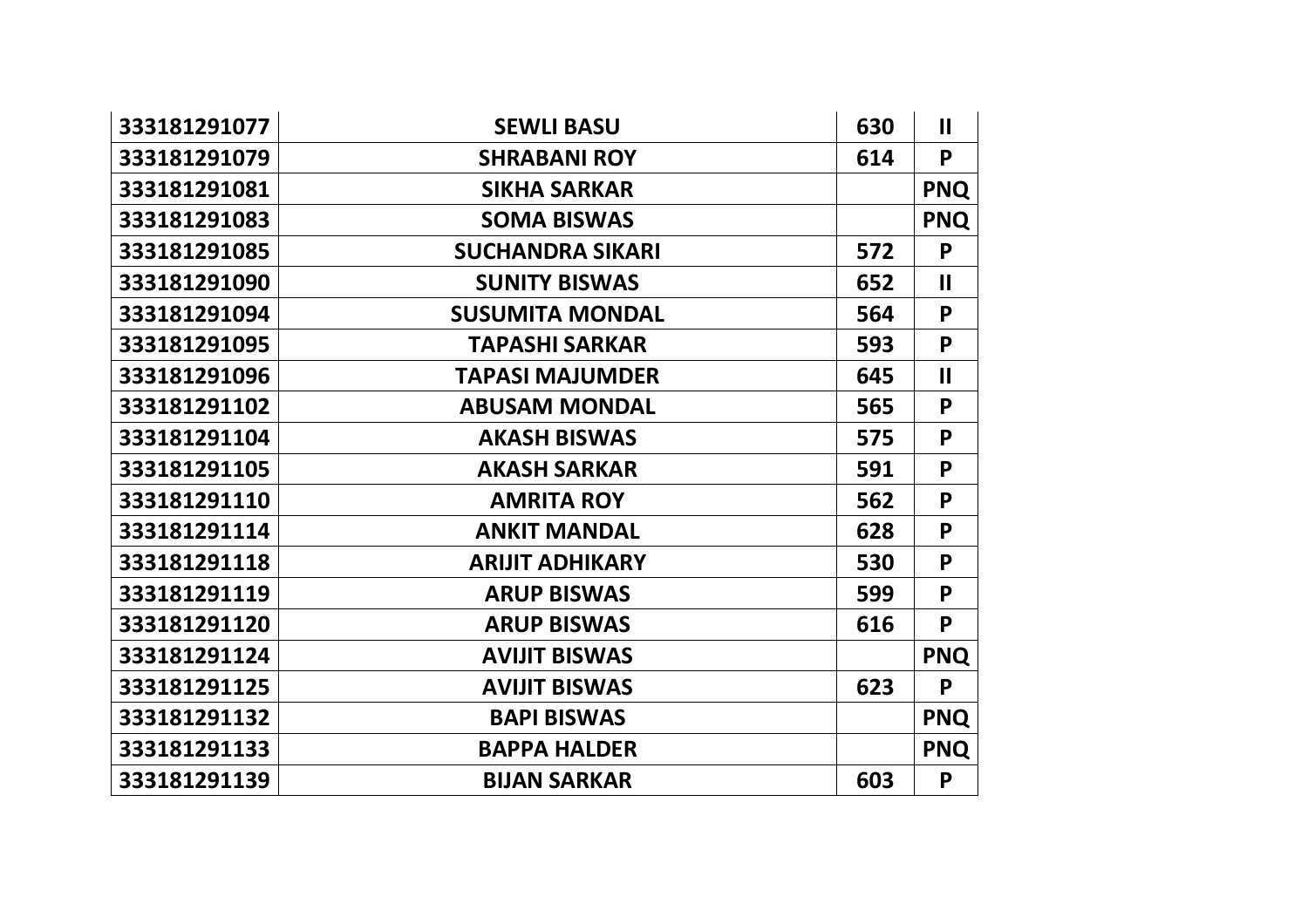| 333181291141 | <b>BIKU BISWAS</b>            | 552 | P             |
|--------------|-------------------------------|-----|---------------|
| 333181291149 | <b>BISWAJIT PAUL</b>          |     | <b>PNQ</b>    |
| 333181291155 | <b>DIP BISWAS</b>             |     | <b>PNQ</b>    |
| 333181291156 | <b>DIPANKAR ROY</b>           | 567 | P             |
| 333181291162 | <b>JAHID HASSAN MONDAL</b>    | 632 | $\mathbf{II}$ |
| 333181291167 | <b>KALYAN ROY</b>             | 626 | P             |
| 333181291180 | <b>NAZIMUDDIN MONDAL</b>      | 633 | $\mathbf{I}$  |
| 333181291181 | <b>NIHAR RANJAN BISWAS</b>    | 553 | P             |
| 333181291185 | <b>PALTON ROY</b>             | 559 | P             |
| 333181291191 | <b>PRALAY SHARMA</b>          | 630 | $\mathbf{II}$ |
| 333181291199 | <b>PRONAB SARKAR</b>          | 563 | P             |
|              |                               |     |               |
| 333181291201 | <b>PROSENJIT KUMAR BISWAS</b> |     | <b>PNQ</b>    |
| 333181291202 | <b>RABINDRANATH DHALI</b>     | 669 | $\mathbf{II}$ |
| 333181291205 | <b>RAJA BISWAS</b>            | 600 | P             |
| 333181291216 | <b>RAMPROSAD KUNDU</b>        | 551 | P             |
| 333181291217 | <b>RANA SHARMA</b>            | 637 | $\mathbf{I}$  |
| 333181291221 | <b>SABUJ MONDAL</b>           | 627 | P             |
| 333181291223 | <b>SAMAR MONDAL</b>           |     | <b>PNQ</b>    |
| 333181291233 | <b>SOMESWAR ROY</b>           | 582 | P             |
| 333181291237 | <b>SOURAV BISWAS</b>          | 556 | P             |
| 333181291248 | <b>SUBRATA BISWAS</b>         | 604 | P             |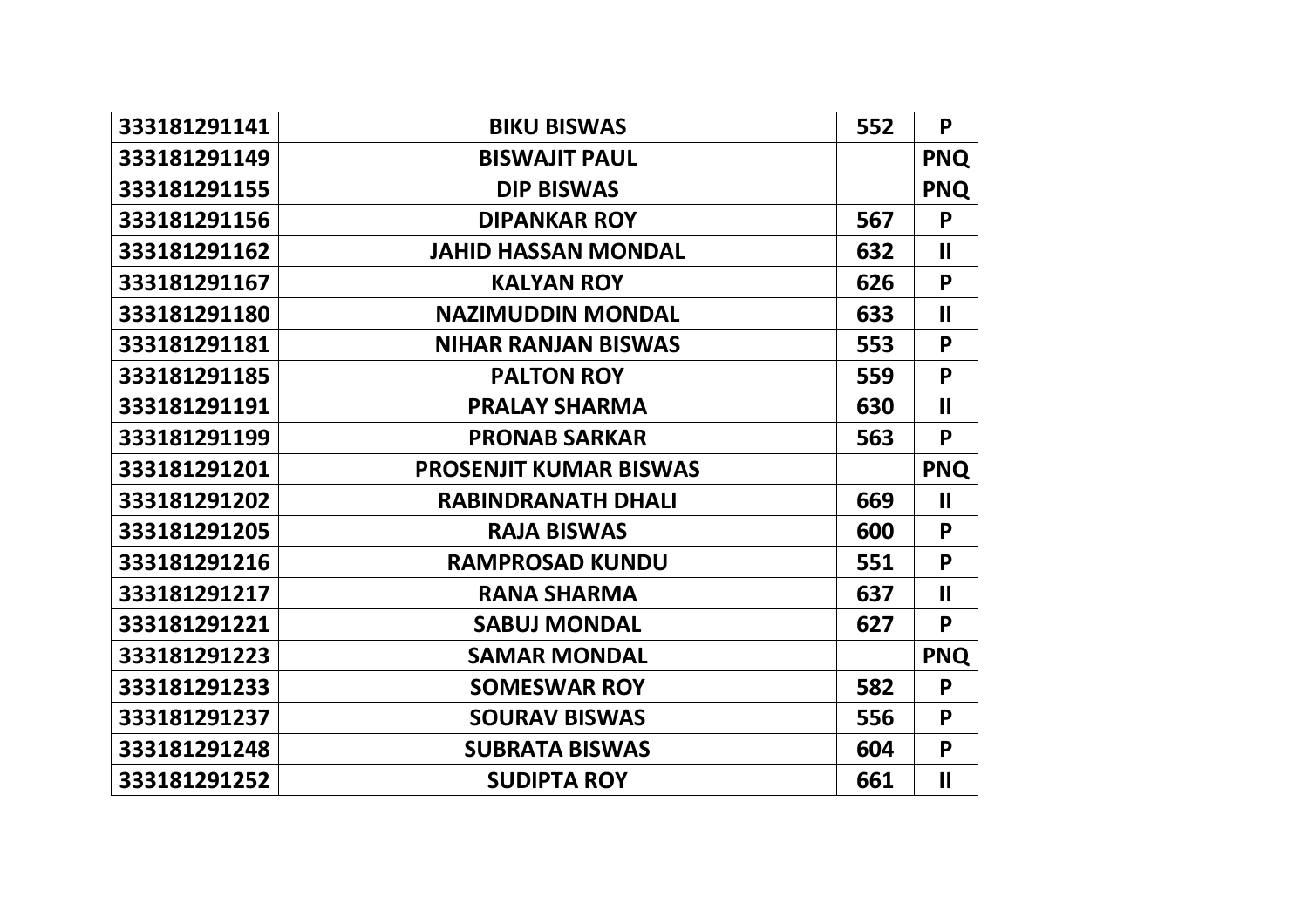| 333181291265 | <b>SURAJ ROY</b>          |     | <b>PNQ</b>            |
|--------------|---------------------------|-----|-----------------------|
| 333181291271 | <b>TANMOY MAJUMDER</b>    | 569 | P                     |
| 333181291272 | <b>TARAPADA ACHARJEE</b>  | 646 | $\mathbf{\mathsf{I}}$ |
| 333181291273 | <b>TARUN DAS</b>          | 638 | $\mathbf{II}$         |
| 333181291277 | <b>UTTAM KUMAR MONDAL</b> | 616 | P                     |
| 333171291003 | <b>DIPA BISWAS</b>        | 664 | $\mathbf{I}$          |
| 333171291012 | <b>MOUSUMI BISWAS</b>     |     | <b>PNQ</b>            |
| 333171291029 | <b>SANGITA SARKAR</b>     | 605 | P                     |
| 333171291053 | <b>ARIJIT SARKAR</b>      | 602 | P                     |
| 333171291071 | <b>DHARMENDRA BYAPARI</b> |     | <b>PNQ</b>            |
| 333171291073 | <b>DIBAKAR BISWAS</b>     | 579 | P                     |
| 333171291077 | <b>DIPU BISWAS</b>        | 535 | P                     |
| 333171291097 | <b>PAPAN MANDAL</b>       | 546 | P                     |
| 333171291103 | <b>PRAVAKAR SAMAJDER</b>  | 667 | $\mathbf{II}$         |
| 333171291106 | <b>RAHUL DAS</b>          | 634 | $\mathbf{II}$         |
| 333171291120 | <b>SHUBHAJIT BISWAS</b>   | 706 | $\mathbf{II}$         |
| 333171291124 | <b>SRIBASH BISWAS</b>     | 626 | P                     |
| 333171291129 | <b>SUBRATA BAKSHI</b>     | 553 | P                     |
| 333171291134 | <b>SURAJIT SARKAR</b>     | 535 | P                     |
| 333161291030 | <b>BIJOY SIKDER</b>       | 582 | P                     |
| 333161291033 | <b>BIPRA BISWAS</b>       | 579 | P                     |
| 333161291034 | <b>BIPRODAS BISWAS</b>    | 564 | P                     |